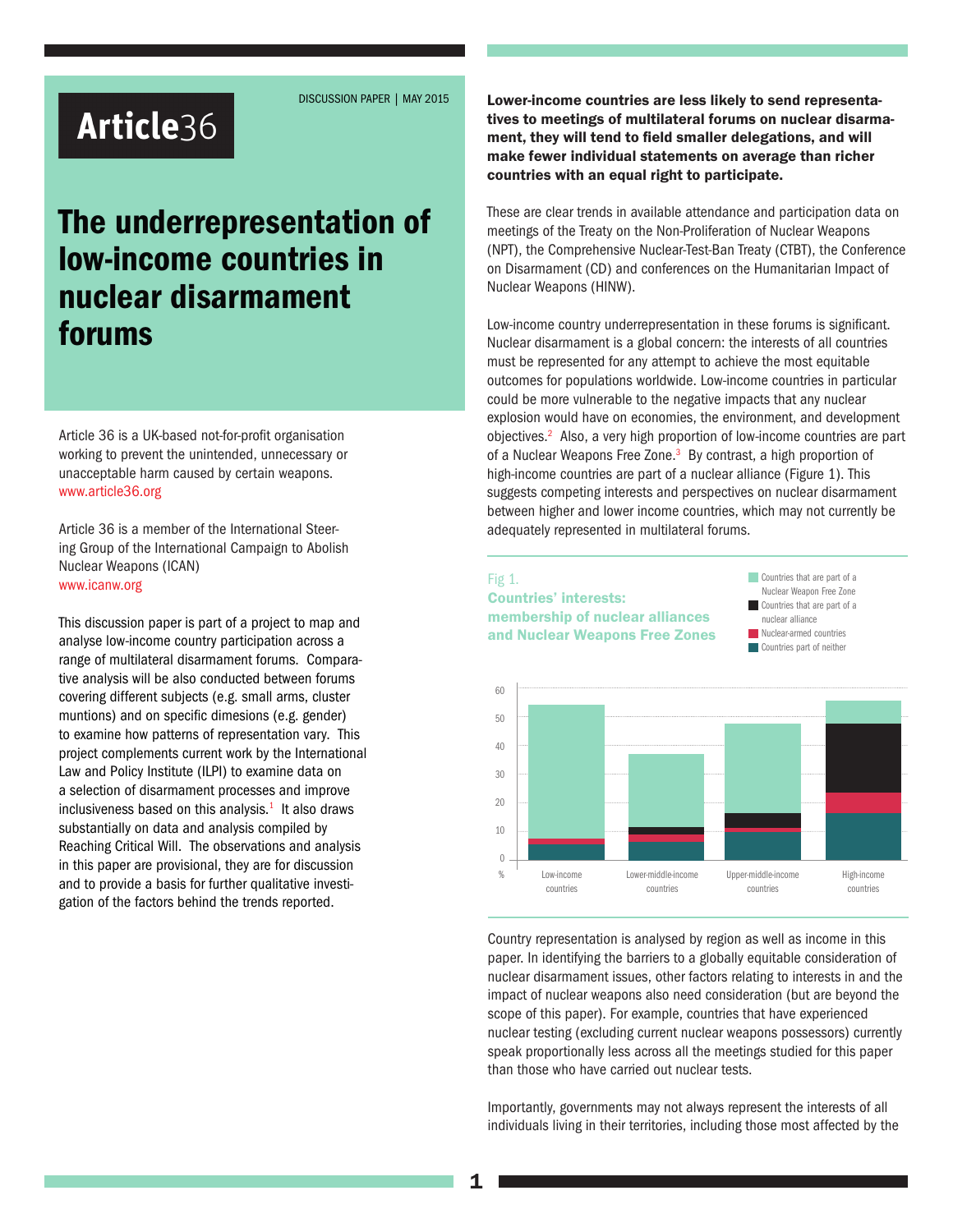presence and potential use of technologies of violence such as nuclear weapons. The inclusion of civil society and other voices in multilateral disarmament forums is important to addressing this, and is examined briefly below.

It is clear from the data that lower-income country underrepresentation is not equally pronounced across all nuclear disarmament forums. In particular, the recent HINW conferences have been somewhat more inclusive. Where better representation is achieved, in terms of both quantity and quality of participation, discussions may have a greater chance of generating a more balanced debate and a larger range of proposals to address global disarmament concerns.

## Nuclear disarmament forums

The forums examined in this paper were selected as the principal locations of current multilateral discussion on nuclear disarmament. Their processes are described briefly below to contextualise the data. The NPT and HINW are focused on in this paper as the forums around which there is the most activity, and for which there was the most comprehensive data. The data used covers all meetings between 2010-14, where available.

The NPT is the only multilateral treaty that carries an obligation on all states parties to pursue negotiations in good faith on effective measures relating to nuclear disarmament. It entered into force in 1970. Every five years a Review Conference is held in New York to assess implementation of the treaty, resulting in a consensus document of conclusions and recommendations for action. Review Conferences are preceded by Preparatory Committees which meet during a three year period and produce non-binding documents for use by the Review Conference.

The CTBT, negotiated in 1996, has not yet entered into force due to the non-accession of certain states listed in annex II of the treaty.<sup>4</sup> Every odd-numbered year, the UN Secretary-General convenes an Article XIV Conference on Facilitating Entry into Force of the CTBT, which are open to all countries and held in Vienna or New York. Every even-numbered year, Ministerial Conferences are held on the margins of the UN General Assembly. These are open to any country particularly committed to achieving the entry into force of the CTBT.

The CD is a permanent, multilateral body for the negotiation of disarmament treaties, with 65 members. It meets for discussions 24 weeks a year in Geneva and has a permanent agenda that includes all aspects of nuclear weapons. The presidency of the CD rotates alphabetically between all members. The CD has a considerable standing agenda to address a variety of disarmament issues, but has not been able to undertake a programme of work since the conclusion of negotiations on the CTBT in 1996. The CD operates by consensus, giving every state an effective veto on progress.

The HINW conferences, which commenced in 2013, address the humanitarian consequences of nuclear weapons. Meetings have so far been held in Oslo in 2013, Nayarit in 2014 and Vienna in 2014. The HINW conferences were established following renewed expressions of concern about

humanitarian consequences at the NPT and elsewhere from 2010, demanding their in-depth consideration in a stand-alone forum.<sup>5</sup> Political support for and focus on a humanitarian framing of the nuclear weapons issue has been more sustained than for any other recent initiative to encourage renewed activity on nuclear disarmament. Nuclear weapons are currently the only weapons of mass destruction not explicitly prohibited under international law. Discussion on the need for a treaty banning nuclear weapons has developed in parallel with the humanitarian initiative, and would be an achievable, legally coherent and logical next step developing from it. A ban treaty would represent an effective measure to advance nuclear disarmament, complementing states' existing obligations and commitments.<sup>6</sup>

# Fewer delegations, fewer delegates, fewer interventions

Countries and territories<sup>7</sup> are divided into four groups for this discussion paper: low income, lower middle income, upper middle income and high income.<sup>8</sup> Across available data from all forums on attendance and statements made, one trend appeared with a high level of consistency. This was that the higher a country's income category, the more likely it was to send a delegation, the greater the size of that delegation on average, and the more likely that country was to deliver an individual statement.<sup>9</sup>

#### Attendance and membership

In the forums for which attendance data was available (NPT and HINW), this trend is very clear across NPT attendance data, and slightly less pronounced in HINW data (Figures 2 and 3).

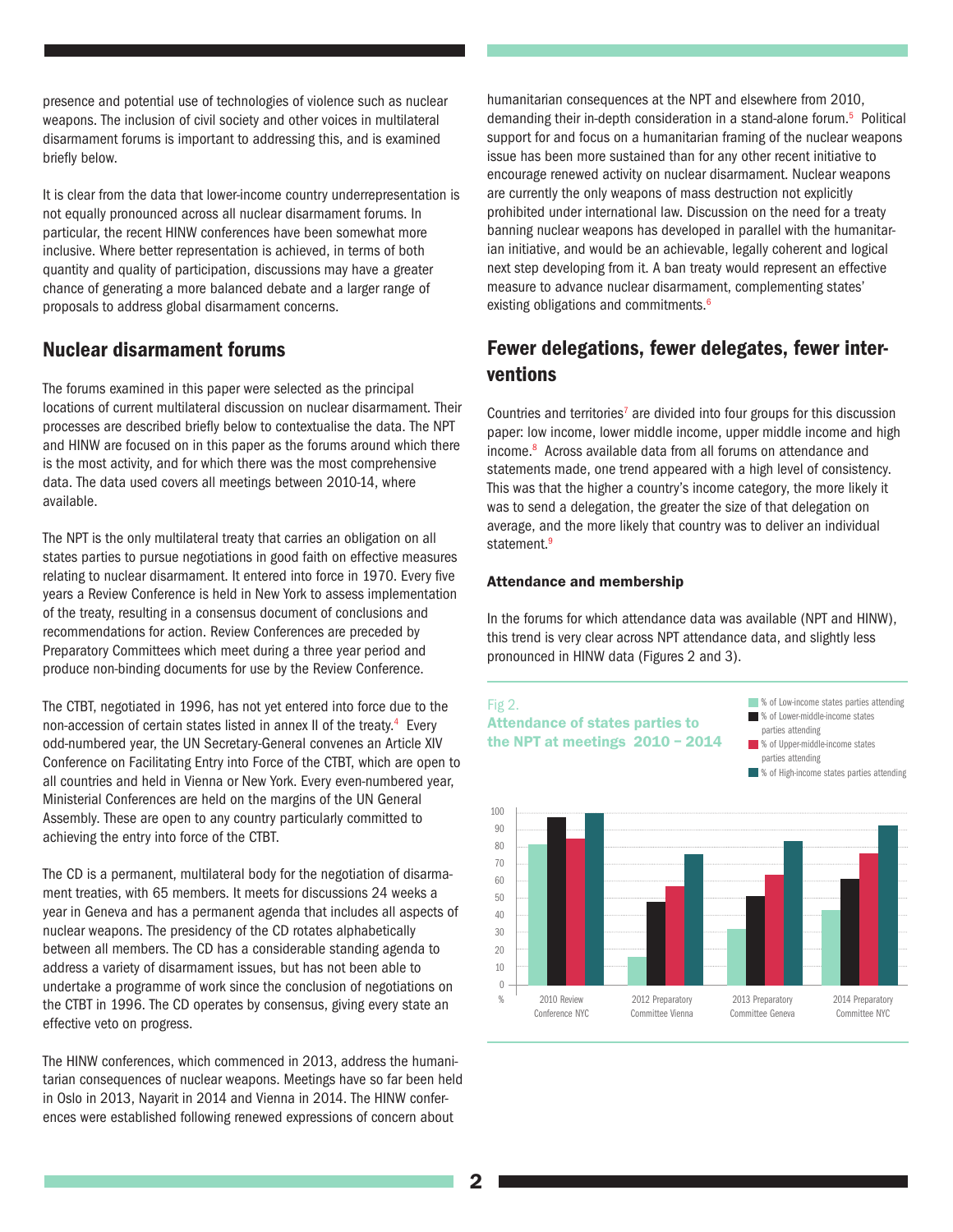### Fig 3. Attendance of countries at HINW meetings



UN General Assembly voting groups are used to analyse regional representation in this paper.<sup>10</sup> The 2010 NPT Review Conference achieved the most balanced regional representation of all meetings for which data was available. At this meeting, all parties from the East European Group and Western European and Others Group (WEOG) attended. By contrast, only 83% of African Group parties attended, 85% of Latin American/Caribbean Group and 94% of Asia Pacific Group parties.

At the NPT Preparatory Committees, African, Latin American/Caribbean and Asia/Pacific parties attended in far lower proportions (between 23% and 64% of group members) than East European and WEOG countries (between 82% and 96% of group members). African countries were particularly underrepresented. For example, only 23% of African Group countries attended the 2012 Preparatory Committee. Richer, 'Western' countries therefore dominated attendance at NPT meetings taken overall.

At HINW meetings the picture of regional attendance has been more mixed. At the second HINW meeting in Nayarit, Mexico, the highest levels of participation by group were from African and Latin American/Caribbean countries. At the Oslo and Vienna HINW meetings, East European and WEOG states attended in the highest proportions. The difference in attendance levels between regional groupings was much smaller – and so regional representation more equal – for HINW conferences compared to NPT Preparatory Committee meetings.

For the CD, data was available on membership rather than attendance at individual sessions. Of the CD's 65 members, 8 are low-income countries, 13 lower-middle income, 18 upper-middle income and 26 high income. The CD permits observer states at its meetings, whose presence must be endorsed by a consensus of CD members. At the sessions where lists of observer states were available (2013 and 2014), 19 were high-income countries. Some 26 high-income countries are not already CD members. The presence of high-income countries at the CD overall is therefore considerable. By contrast, four observer states in 2013 and two in 2014 were low-income countries. This is out of 46 low-income countries that are not CD members.

The expansion of CD membership to include a wider range of interests has been a subject of discussion at the forum for some time. Consensus is needed to make changes, as with all aspects of the CD. New members were added to the CD in 1996 and 1999, but no further review of membership has taken place since 2002, despite more than 20 countries expressing a desire to join. The last expansions are reported to have taken into account geographical representation. $11$  However, as well as an underrepresentation of low-income countries in its membership, the geographical distribution of current CD members is far from even. Looking at what proportion of each UN General Assembly country groupings are CD members, the WEOG is represented far more than any other group (Figure 4).

#### Fig 4. Countries who are CD members, by region (UNGA group)



At open multilateral forums, the availability of sponsorship, for official and civil society delegates, is a good practice towards increasing inclusiveness in attendance. One reason why HINW meetings have achieved somewhat more equal levels of attendance from countries of different income groups in comparison to the NPT Preparatory Committee meetings, will be the sponsorship programmes that were available to delegations from lower-income countries.

There will likely be other factors as well. Attendance as a whole at HINW meetings has been rising since the first conference in Oslo. This may indicate the increased interest building in the humanitarian initiative, and that HINW conferences have represented a new opportunity for countries towards action on nuclear disarmament, where established processes have not made much recent progress. Such factors could also help to explain the relatively more equal attendance rates at HINW across country income categories, in comparison to most NPT meetings.

If low-income countries have fewer human and financial resources in their foreign ministries and diplomatic services, attendance at any given meeting may also be affected by: its location; duration; the expertise and preparation required; how much of a national or policy priority the forum represents; what decisions are made there and how these affect the country; and whether the forum is seen as effective and so worth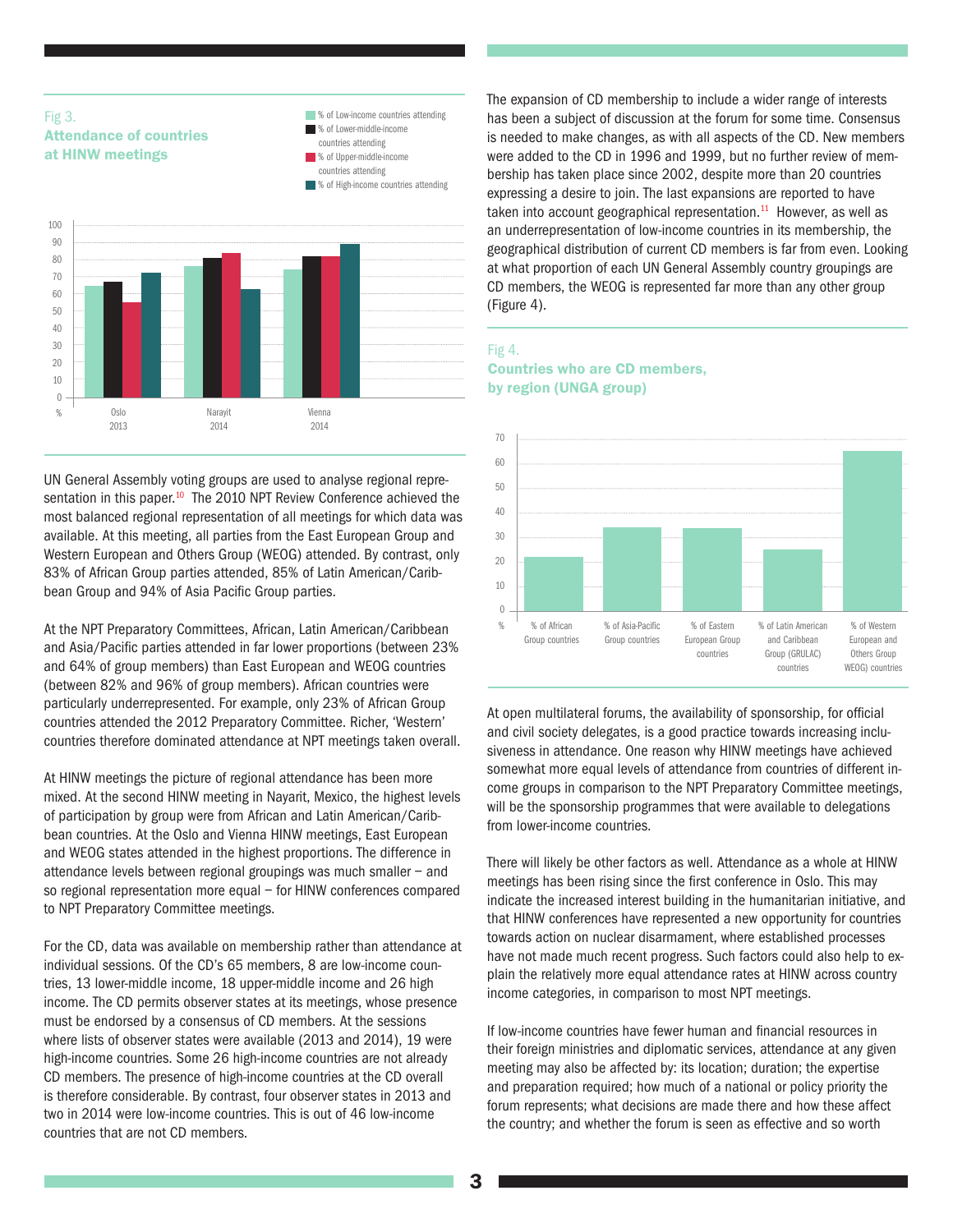the time investment.<sup>12</sup> Whether countries feel others will represent their views may also be relevant: individual countries, regional groupings or alliances could all do so. These factors will be investigated through qualitative research.

Attendance at HINW conferences will have required fewer resources than attending recent NPT meetings, not only because of sponsorship programmes but because they have been relatively short. Also, HINW conferences have not been meetings requiring decision-making or from which obligations were intended to have arisen. The overall human resources a country may have considered were necessary to participate might therefore have been lower than for NPT Review Conference meetings. The rank of official that might be required to attend, and the communications that must be maintained with decision-makers, might also have been lower.

#### Delegation sizes

Across all countries, delegations to HINW meetings were small compared with many NPT delegations. Though low-income countries still sent fewer delegates on average to HINW meetings than countries in higher income categories, the range in delegation sizes was not great, and the largest delegations (excluding those of the hosts and one other delegation at HINW in Oslo) numbered no more than 9. The average delegation size across all income categories was between 2 and 4 for all meetings.

At NPT meetings, the variation in delegation size between low-income and other countries has been much greater. At the 2010 Review Conference for example, the largest delegation sent by a high-income country had 43 delegates, and by a low-income country, 10. The average delegation size for a high-income country was 12, compared to just 4 for low-income countries.

Figures 3 and 5 show that between 2010-14 low-income countries as a group not only went to NPT meetings less, but generally sent smaller delegations than richer countries when they did. Attendance of all countries dropped for the Preparatory Committees in comparison to the Review Conference. The general drop in attendance rates likely relates in part to what is discussed and decided at the different meetings. Given Review Conferences are the most important aspect of the NPT process, where decisions that are binding on all parties are made, more countries might be expected to attend. The last Preparatory Committee before the 2015 Review Conference, which was the best attended, must aim to produce a consensus report and recommendations for the Review Conference, and so might be seen by countries as more important to attend. The locations of the Preparatory Committees could also be a factor. The 2014 Preparatory Committee took place in New York, where all countries tend to have larger missions.<sup>13</sup>

Low-income countries sent similar-sized delegations to the NPT Review Conference and Preparatory Committees. Higher-income countries by contrast tended to send significantly larger delegations to the Review Conference (Figure 5). This could be indicative of general limitations to low-income countries' capacities for participation: even for the meeting that appears most important to all parties, lower-income countries did not increase their presence in the way that richer countries appeared to decide was required in order to achieve their objectives. At a basic level, small delegations would mean low-income countries were less able to

## Fig 5. Average delegation sizes at recent NPT meetings





cover any parallel sessions taking place at the Review Conference. Also, assuming that smaller delegations are less likely to contain specialists on all the issues addressed at the Review Conference, low-income countries would be at a disadvantage in addressing discussions. This link is suggested by the data on individual country statements.

#### Individual statements

Looking at the pattern of individual country statements made to all the forums considered in this paper, the higher a country or party's income category, the more likely attendees were to make an individual statement, or the more statements were made. Available attendance data shows that not only did low-income countries attend meetings less with smaller delegations, but contributed fewer statements proportionally when they did – so were triply underrepresented. However, the extent of their underrepresentation in statements made varied across forums and the different sessions within particular meetings, increasing for sessions addressing more specific topics in comparison to general debates.

At the NPT, low-income countries have been seriously underrepresented in all discussions over the past five years. Almost three times the proportion of high income as low-income countries spoke individually at the 2010 Review Conference general debate (Figure 6).

The proportion of all NPT parties making statements to the Preparatory Committee's general debates is lower than for the Review Conference general debate. The proportion of all NPT parties contributing statements to other NPT meeting sessions – main committees at the Review Conference and clusters and specific issues at the Preparatory Committees – is lower again. For low-income countries, the drop in participation at more specific discussions is much steeper. The percentage of low-income NPT parties making a statement to the main committees, clusters and specific issues was only 1% on average across all meetings between 2010 and 2014. At several of these individual sessions, no low-income countries contributed at all. At the 2014 Preparatory Committee, where attendance by all was highest, low-income countries only made statements to one cluster meeting.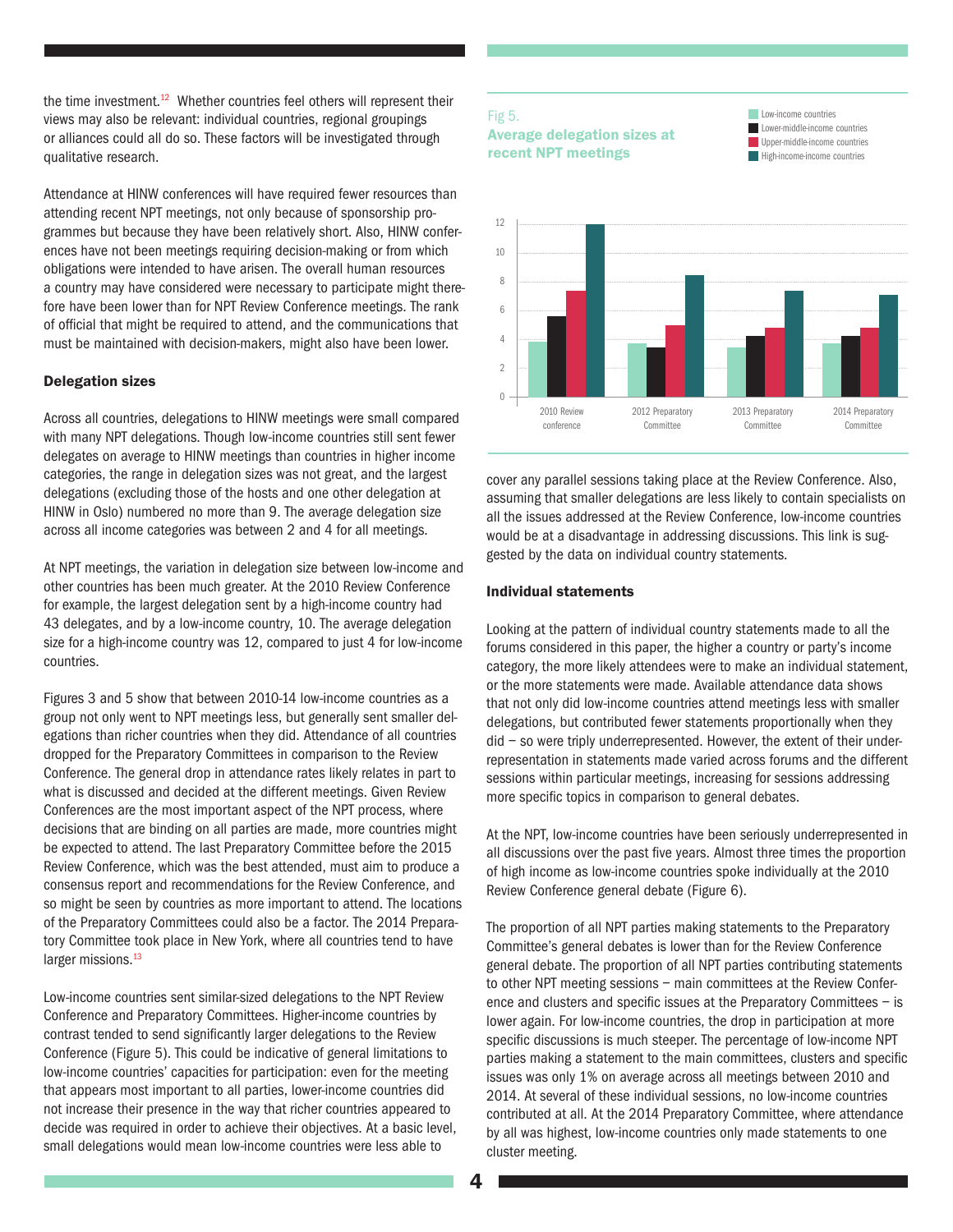#### Fig 6.

#### Percentage of NPT states parties contributing to general debates (GD) 2010–14





Small delegations, with a narrower range of expertise within the delegation, may partly explain this lack of participation in more specific sessions. These sessions may also require preparation – including the reading of background papers submitted and the following of various developments – that smaller delegations or diplomatic missions with fewer resources and wider briefs may not have the time or willingness to prioritise over other issues. $14$  The low quantity of contributions may indicate a deeper lack of capacity: some lower-income countries may not have the resources to develop a fully informed elaboration of their national position on nuclear weapons and disarmament, and so choose not to articulate it.

HINW conferences have taken the format of opening statements and informative presentations followed by open general debate. Differing from the NPT by not being part of a treaty review process, they required no specific preparation from delegates. Low-income countries still contributed statements the least. At the second HINW conference in Nayarit, low-income countries spoke far less than high-income countries, even though there were proportionally more low-income countries present. This suggests that even if low-income countries attend forums and the subjects are not overly specialist, their voices will not necessarily be heard as much as they should. The difference between the proportion of high and low-income countries making statements at HINW was consistently smaller than at NPT meetings however. At the third HINW conference in Vienna, 60% of high-income countries made a statement compared to 43% of low-income countries. Out of the data available for this paper, the Vienna HINW meeting came closest to equal representation in statements made.

Regarding interventions made to the CD, across data on sessions from 2010-14, high-income members were more than twice as likely as lowincome members to make an individual statement to any part of the year's CD meetings. On average only 32% of low-income members made individual statements, compared to 68% of high-income members. Lowincome countries are not only underrepresented in membership, but also what members there are make comparatively few interventions.

It is frequently observed that the CD is a forum for the discussion of nuclear disarmament that includes all nuclear-armed states.15 The need for nuclear disarmament affects all nations, so in principle countries of all regions and incomes perhaps should be equally represented at the CD. However, in its current deadlock the CD can advance no interests but those that favour the status quo. This may contribute to the lower participation of low-income countries as either members or observers at the CD, and the lack of interest from low-income countries in joining. Those with fewer resources to devote to multilateral disarmament processes may consider that pursuing inclusion in other, more effective forums would be more efficient.

# Alliances and groupings

In the data examined, across all forums statements were made on behalf of alliances, regional or other groupings. Regional organisations such as the African Union, Arab League, and ASEAN made interventions. Regional groupings formed or recognised within particular forums or the UN General Assembly also presented statements. Alliances formed outside specific forums also spoke, such as the Non-Aligned Movement (NAM). Collective positions were also given by groups created specifically to address nuclear disarmament forums, such as the New Agenda Coalition, or that are relevant by virtue of the forum, such as the nuclear-armed states parties of the NPT or states that are part of nuclear-weapon free zones.<sup>16</sup>

One reason for low-income countries' lower participation could be that, given limited capacity, the representation afforded by a group statement is seen as adequate, particularly if the position of the group sufficiently reflects their concerns. If countries choose to rely solely on group statements however, their active participation is diminished: individual countries' positions may not be adequately represented, or indeed fully developed, as a result. Countries may be disenfranchised by group positions in this way.

Across the data, the number of group contributions was generally small, with most groups giving statements to ten or fewer of the debates or session parts covered by the data (of which there were 58). The significance of most group statements to either explaining or addressing the underrepresentation of low-income countries may not be large. The exceptions to the low numbers of group statements made across debates were from the European Union and the NAM. The NAM's statements were mainly to the NPT, with some statements to the CD. The NAM represents a high proportion of low-income countries (Figure 7), so the quantity of NAM interventions could be a significant factor affecting their individual participation.

The NAM, however, represents a wide variety of states and interests apart from those of individual low-income countries, and its collective positions may sometimes be opposed even to these members' direct individual participation in multilateral discussions. For example, the NAM is not a member of the CD. Its collective position can carry no weight there and it cannot represent its low-income members who are not part of the CD. Nevertheless, the NAM has frequently stated the position that the CD is the crucial forum for disarmament negotiations. $17$  This is despite the CD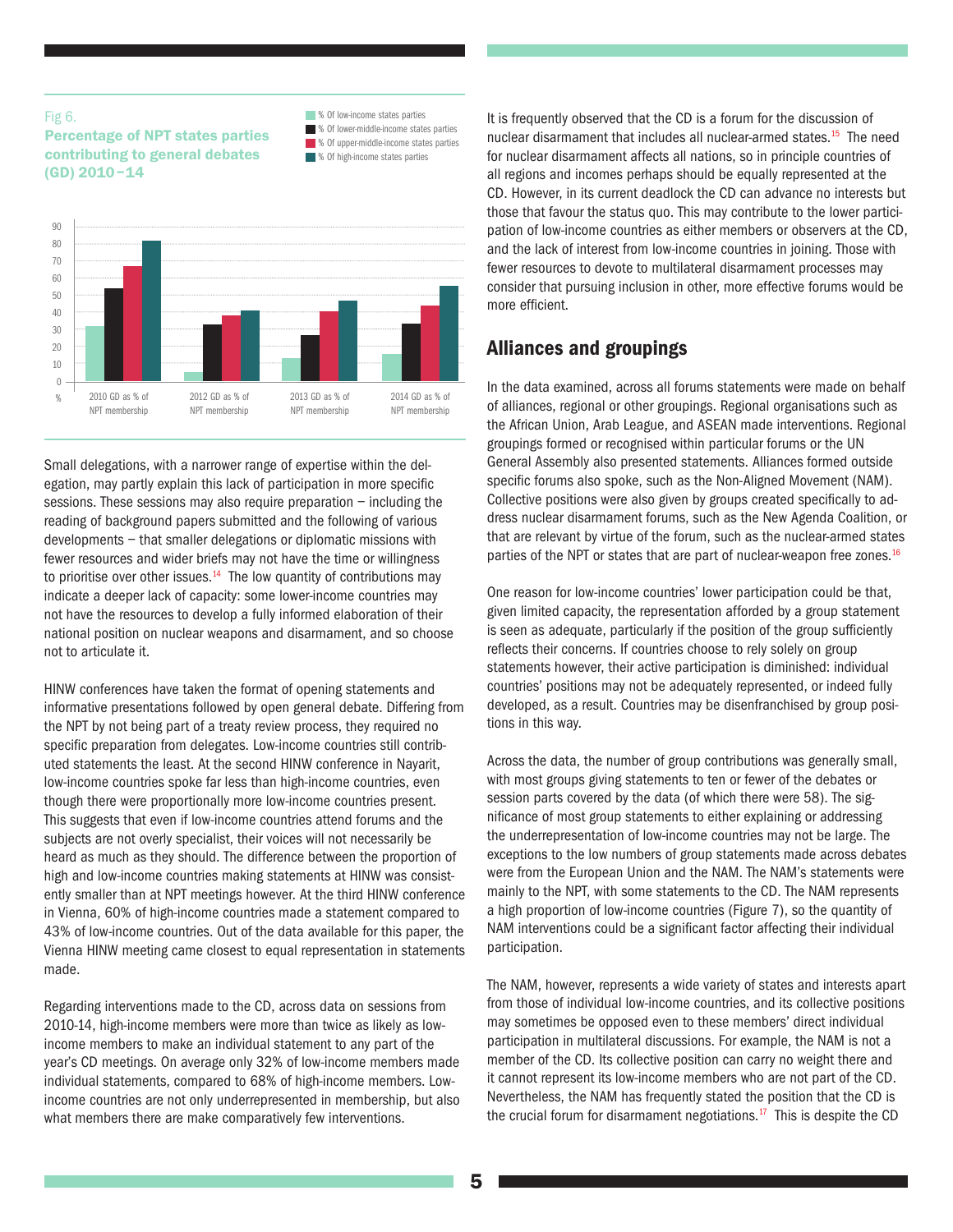excluding the majority of NAM members, not giving weight to contributions from the NAM as an entity, and its overall ineffectiveness as a forum. The varying capacities and power dynamics within the NAM can also mean the adoption of positions that reflect those of certain states with particular interests.<sup>18</sup>

### Fig 7. Percentage of states that are members of the NAM



Whether low-income countries are less likely to contribute individually where there is a statement by the NAM is difficult to analyse from the available data. The sample is small, and the fact that so few low-income countries are not part of the NAM makes this comparison difficult. The other factors affecting whether a country makes a statement cannot be accounted for in the data. An analysis of the pattern of individual statements given to the NPT (where the NAM made statements) and to HINW (where the NAM did not), by NAM and non-NAM states across all income categories, revealed the following:

- x High-income and upper-middle-income NAM and non-NAM countries appear to contribute in a similar way whether NAM is making a statement or not.
- x Lower-middle-income NAM members contributed more than non-NAM members when the NAM was making statements.
- x Low-income NAM countries however contributed more (including more than non-NAM low-income countries) when NAM was not making a statement.

This could imply some degree of reliance on NAM statements by some low-income countries, which has been suggested by other research.<sup>19</sup> Given the small amount of data on HINW and other factors that may influence contribution on specific parts of NPT meetings however, this requires further qualitative investigation.

## Civil society participation

As well as the equitable representation of official country positions in nuclear disarmament forums, the adequate representation of the views of global civil society to governments is arguably necessary towards achieving more balanced discussions. This is particularly the case where the official positions of countries do not match the needs of all sections of their populations. Though civil society is not party to international agreements, their role in relation to states - of scrutiny, bringing new ideas and representing certain groups which may not otherwise have a voice - is crucial.

Rules on civil society participation vary between multilateral forums. At the CD, the Women's International League for Peace and Freedom has been permitted to deliver a statement for International Women's Day each year as a guest, but no other civil society involvement is permitted.<sup>20</sup> A recent draft proposal to permit civil society organisations the same speaking rights as observer states was rejected. At the CTBT, civil society is invited to participate and make statements as an observer to Article XIV but not ministerial conferences. At the NPT, NGOs who register are permitted to attend apart from at certain closed sessions, and a session is designated for NGOs to address the Review Conference. A room is also allocated to NGOs for side events. At the HINW conferences, civil society including NGOs, academics and faith groups were invited to give presentations and were able to take the floor for interventions during debates.

Concentrating on statements and presentations, the contribution of civil society across all forums compared with the contribution of states is minimal, as might be expected from the rules on participation. The highest proportion of civil society participation was at the HINW conferences, whose organisers deliberately sought to include a range of expert and civil society perspectives to inform participants. This is very different from the NPT, where NGO contributions are solicited for just one session, and not permitted at any other time.

Across the small amount of data available, civil society speaking slots were overwhelmingly by organisations and individuals from high-income countries. Some contributions were from global coalitions or internationally organised movements that represent members and sections from many countries but are headquartered in high-income countries (such as the International Federation of Red Cross and Red Crescent Societies, and the International Coalition to Abolish Nuclear Weapons (ICAN)). Global civil society movements will often take steps to encourage the participation of members from lower-income countries, either locally or at international meetings (including through sponsorship). Attendance data shows participants from a range of countries were present at meetings under the banner of ICAN, for example. However, the general profile of civil society contributions arguably indicates a further under-representation of perspectives from lower-income countries. A major factor in this is likely to be financial resources.

It is significant that the HINW conferences sought deliberately to include the perspectives of survivors of nuclear tests around the world and the nuclear bombings of Japan (who have also spoken at the civil society sessions of the NPT). These voices have often been excluded from international discussions of nuclear weapons, but from a humanitarian perspective give a vital viewpoint that states should consider. Towards more globally inclusive discussions on nuclear disarmament, certain particularly vital perspectives such as those of survivors must also be represented.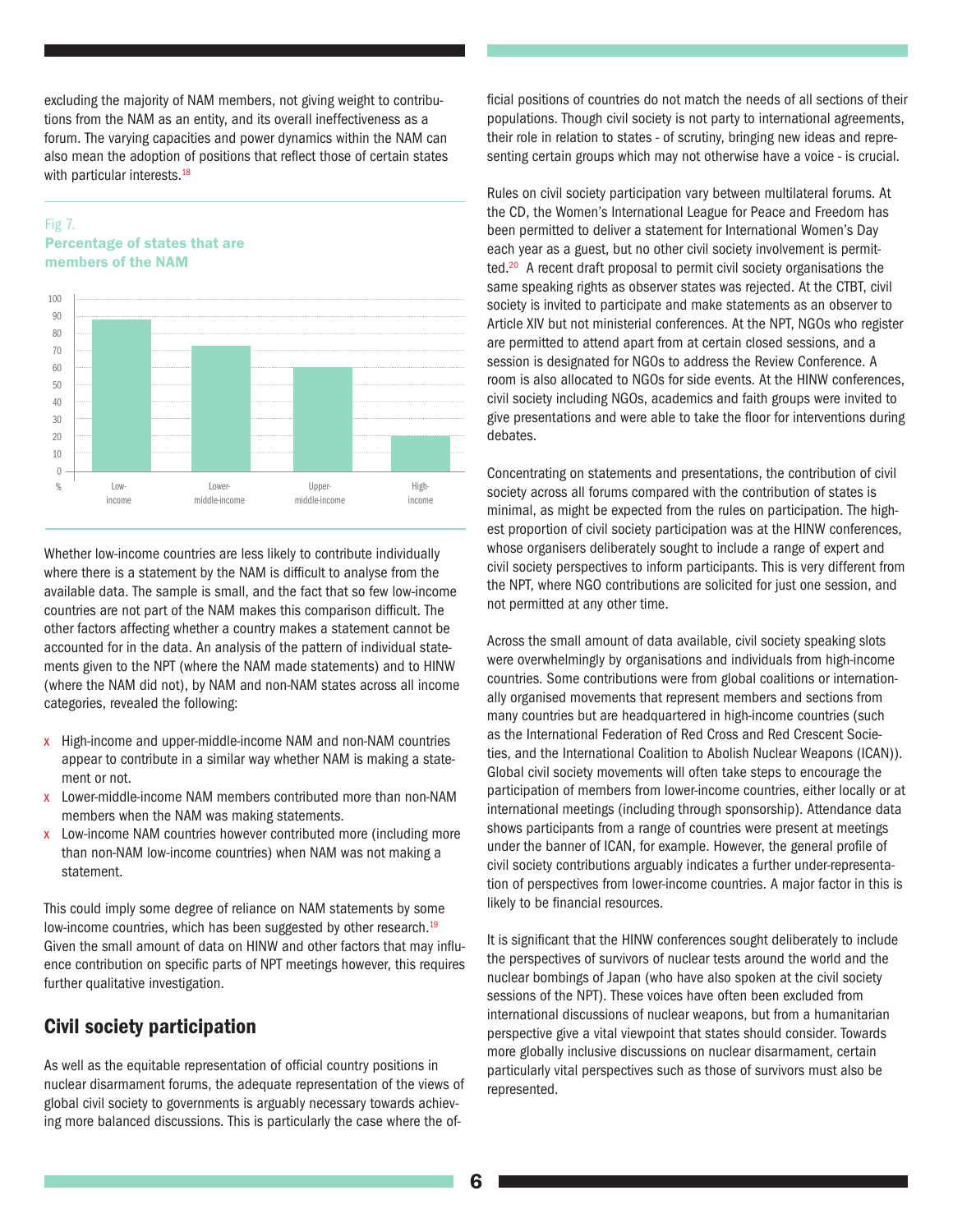## Conclusions and ways forward

This review of data on participation in nuclear disarmament forums shows a clear trend of underrepresentation of low-income and non-Western countries, both in the attendance and participation of official delegations and civil society. These countries may, overall, have different perspectives on nuclear issues compared to richer countries. This is suggested by the high proportion of low-income countries that are part of a nuclear weapon free zone, and the considerable number of high-income countries that are part of a nuclear alliance. Discussion and outcomes at the forums studied may therefore currently be skewed in favour of certain framings and technical perspectives that place more value on nuclear weapons.

The factors that may inform the trend of low-income country representation (from the technical and material capacities needed to attend to the perceived utility of different forums) require further investigation. This will be undertaken as part of the broader project this paper is a part of. Data on public attendance at and statements to multilateral forums also does not give a complete picture of how action within these forums, or on nuclear disarmament more broadly, is influenced. Perspectives on this will also be explored as part of this project.

In terms of the type of participation reviewed in this paper, a country fully articulating their positions not only requires their having the financial resources to attend meetings. It also requires countries being able to field sufficient informed personnel who can give statements that contribute meaningfully to debate and outcomes. Group or representative statements can potentially improve representation when articulating certain collective positions, but also carry the potential for disenfranchisement. A range of solutions is likely needed, from financial assistance to capacity building on technical content. $21$  Perspectives on ways forward will be investigated in further research.

More equal participation among countries would not necessarily mean that the global discussion of nuclear disarmament would develop in a progressive direction. However, greater equitability between countries in multilateral forums is important in principle  $-$  as well as having the potential to change dynamics. Future initiatives to advance nuclear disarmament, such as the commencement of negotiations on a ban treaty, must proceed on this principle. Such processes must also not be blockable by any particular country: requiring complete consensus can induce deadlock, and is not the same as upholding open inclusion.